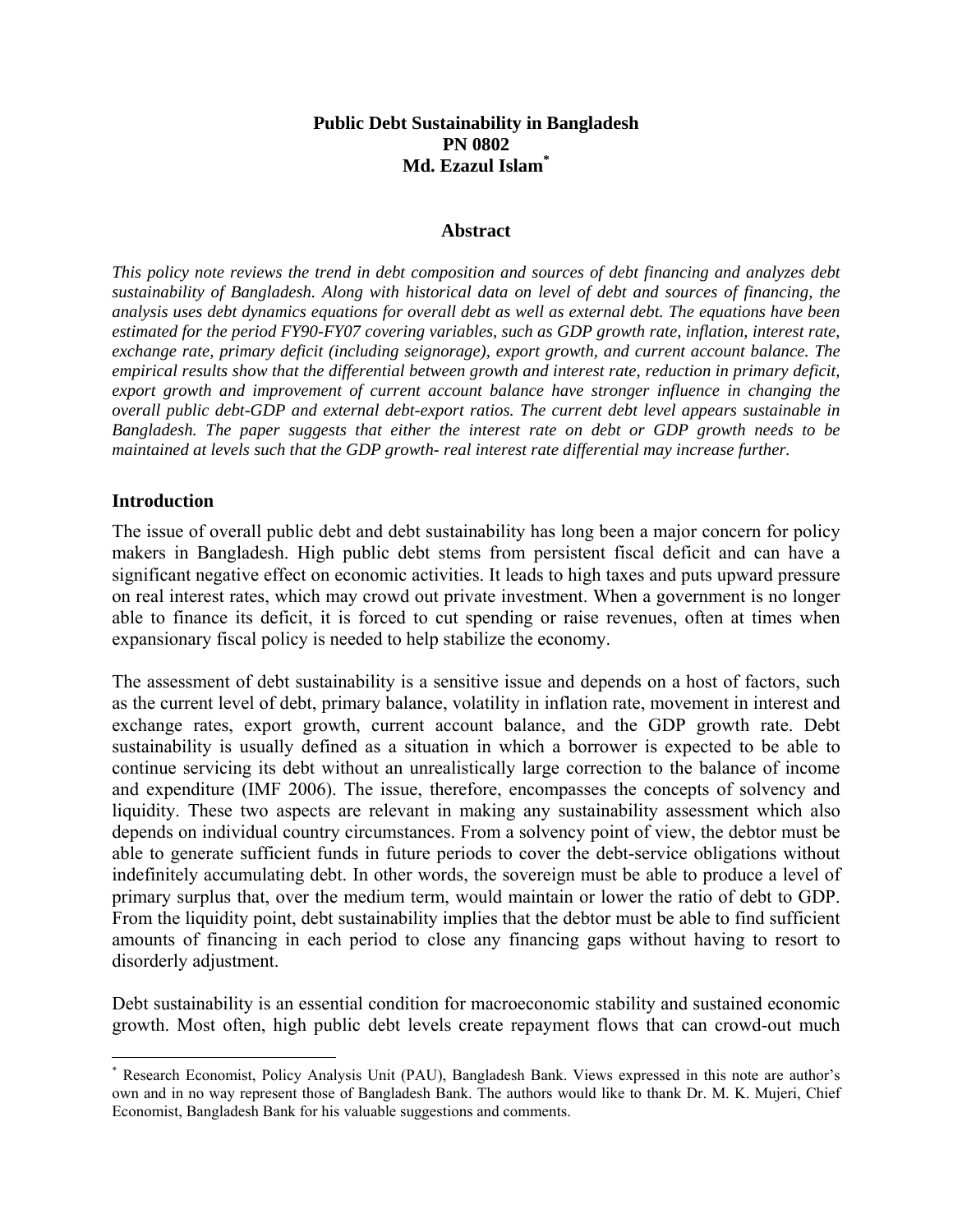needed public spending, and can generate adverse incentives for private investors to engage in activities that spurt long-term growth. An excessive level of public debt can make a nation vulnerable to interruption in aid flows or to sudden shifts in domestic financial market conditions. These problems are aggravated by a narrow export and production base and various structural, political, and institutional factors that reduce returns on investment (ADB 2005).

In order to support the low-income countries in their efforts to achieve the Millennium Development Goals (MDGs), the IMF, along with the World Bank, has developed a debt sustainability framework (IMF 2007). The framework incorporates three elements: (i) assessment of debt sustainability guided by indicative country-specific debt-burden thresholds related to the quality of policies and institutions; (ii) standardized forward-looking analysis of the debt and debt-service dynamics under a baseline scenario and in the face of plausible shocks; and (iii) appropriate borrowing (lending) strategy that contains the risk of debt distress. As per the debt burden thresholds indicator under debt sustainability assessments of low income countries, Bangladesh has been categorized in the medium-category in terms of its institutional strength and the quality of its policies (IMF 2005).<sup>1</sup>

Bangladesh's debt sustainability has been assessed by Islam and Pada (2006) using debt dynamics equations for the sample period of  $FY81-FY06$ <sup>2</sup>. They found that the change of debt-GDP ratio showed a mixed trend during FY81-FY06. The change of debt-GDP ratio, on average grew by 2.5 percent in the 1980s, 2.1 percent in the 1990s, and 0.6 percent during FY01-FY06. The stress test for different components indicated that the interest component contributed more to changes in the stock of debt-GDP ratio during the whole sample period compared with the growth component's contribution. Net effect of the interest component stood at 6.2 percent on average during the whole period while growth effect averaged 2.5 percent. The exchange rate component also contributed about 2.1 percent during FY81-FY06 period. They also found that the combined effect of primary budget deficit and changes in high powered money to debt-GDP ratio was strong in the 1980s, which gradually eased during the 1990s and FY01-FY06 due to improvement in primary balances. In another study, Bilquees (2003) found that foreign exchange effect had the strongest impact in pulling up the debt-GDP ratio in Pakistan during FY80-FY03.

#### **II. Debt Level and Composition and Financing of Debt**

#### **Total public debt**

 $\overline{a}$ 

In the wake of persistent high fiscal deficit in the 1970s and 1980s, total debt-GDP ratio in Bangladesh, on average, rose sharply from 33.7 percent during the 1970s to nearly 57.0 percent in the 1980s. During the period, high levels of public debt triggered growth of monetization and financial repression, including forced absorption of Government bonds by banks and financial institutions.<sup>3</sup> The fiscal adjustment measures initiated in the early 1990s brought down the debt-

<sup>&</sup>lt;sup>1</sup> According to the latest update, medium policy category is: (i) NPV of debt/exports = 150 percent, NPV of  $\text{debt/GDP} = 40$  percent, NPV of debt/revenue = 250 percent; and (ii) debt service/exports = 20 percent, and debt service/ revenue = 30 percent.

<sup>&</sup>lt;sup>2</sup> For a discussion on debt dynamics equation, see Ley 2003.

<sup>&</sup>lt;sup>3</sup> The banks were allowed to hold Government bonds and securities in maintaining Statutory Liquidity Ratio (SLR). During the 1970s and 1980s, SLR was about 25 percent for banks. As a result, the government has raised large amount by selling bonds and securities to banks as well as Bangladesh Bank.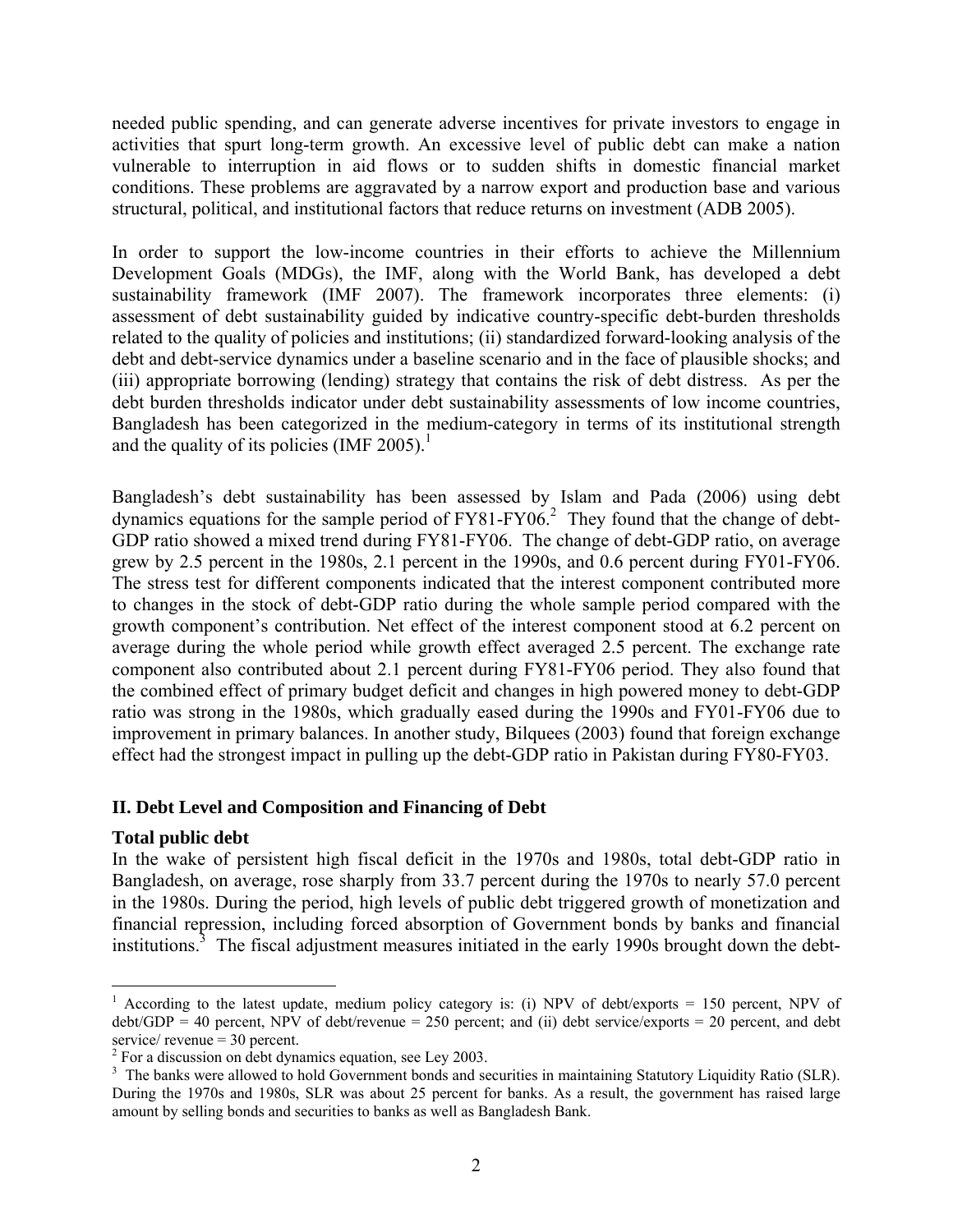GDP ratio to 51.1 percent during the 1990s. During FY01-FY07, fiscal deficit and debt-GDP ratios have declined. Fiscal deficit as a share of GDP came down to 3.6 percent in FY07 from 5.2 percent in FY01 and debt-GDP ratio declined from 50.4 percent in FY01 to 49.9 percent in FY07 (Table 1).

| Table 1: Average Trend in Fiscal Deficit and Nominal Debt-GDP Ratio in Bangladesh |                       |                   |               |                      |  |  |  |  |
|-----------------------------------------------------------------------------------|-----------------------|-------------------|---------------|----------------------|--|--|--|--|
| (As percent of GDP)                                                               |                       |                   |               |                      |  |  |  |  |
| Year                                                                              | <b>Fiscal Deficit</b> | <b>Total Debt</b> | Domestic Debt | <b>External Debt</b> |  |  |  |  |
| 1970s (average)                                                                   | 7.60                  | 33.65             | 12.96         | 20.69                |  |  |  |  |
| 1980s (average)                                                                   | 6.96                  | 56.95             | 13.38         | 43.57                |  |  |  |  |
| 1990s (average)                                                                   | 4.70                  | 51.05             | 12.33         | 38.72                |  |  |  |  |
| FY01-FY07(average)                                                                | 4.07                  | 51.54             | 19.67         | 31.87                |  |  |  |  |
| FY01                                                                              | 5.20                  | 50.43             | 18.35         | 32.08                |  |  |  |  |
| <b>FY02</b>                                                                       | 4.70                  | 53.86             | 19.63         | 34.22                |  |  |  |  |
| FY03                                                                              | 4.20                  | 52.47             | 18.94         | 33.54                |  |  |  |  |
| FY04                                                                              | 4.20                  | 52.26             | 19.50         | 32.76                |  |  |  |  |
| <b>FY05</b>                                                                       | 3.50                  | 50.88             | 19.78         | 31.10                |  |  |  |  |
| <b>FY06</b>                                                                       | 3.10                  | 51.02             | 20.74         | 30.28                |  |  |  |  |
| <b>FY07</b>                                                                       | 3.61                  | 49.87             | 20.78         | 29.09                |  |  |  |  |

 *Source: (1) Economic Trend, Bangladesh Bank, (2) External Resource Flow, Economic Relation Division (ERD), (3). National Savings Directorate (NSD), (4) BBS.* 

# **Domestic debt**

Total outstanding domestic debt as percent of GDP increased to 19.7 percent, on average, during FY01-FY07 from 13.0 percent in the1970s. Over the period FY74-FY07, the nominal value of domestic debt grew at the rate of 13.4 percent per year. Domestic debt-GDP ratio went up to 20.8 percent in FY07 from 12.3 percent in the 1990s.

The accumulation of domestic debt takes place from three main sources: (i) Bangladesh Bank (BB), (ii) deposit money banks (DMBs), and (iii) non-banks (including NSD). The Bangladesh Bank and DMBs purchase Government securities/treasury bills to finance the budget deficit. When BB purchases Government treasury bills<sup>4</sup> to finance the deficit, it involves in money creation. Before 1995, the interest rates of these instruments were determined on an ad-hoc basis and the rates were relatively low compared with the NSD certificates or fixed deposit rates offered by the commercial banks. During the 1970s and 1980s, BB followed an administered interest rate policy. In the early 1990s, a market oriented interest rate policy was introduced under the Financial Sector Reform Program (FSRP). Subsequently, auction of Government treasury bills was introduced. As a result, interest rates on treasury bills are determined through auction since 1995. During FY01-FY07, 28-day Treasury bill rates varied within a range of 3.99 percent and 7.20 percent while 3-year savings certificate rate varied within 10 percent and 12 percent per annum. Recently, Ways and Means Advance limit have been increased to Taka 100 billion from Taka .6 billion. The interest rate varies with the reverse repo rate.

The share of outstanding debt financing from BB in total domestic public debt remained within 28 percent and 31 percent during FY90-FY07. In view of the growing need of private sector

 $\overline{a}$ <sup>4</sup> The instruments of government borrowing from BB and DMBs are Treasury Bills, Treasury Bills on Tap, Ways and Means Advances, Over Draft, Special Treasury Bills and Special Treasury Bonds of different maturities. Treasury Bills on Tap were abolished in 1995.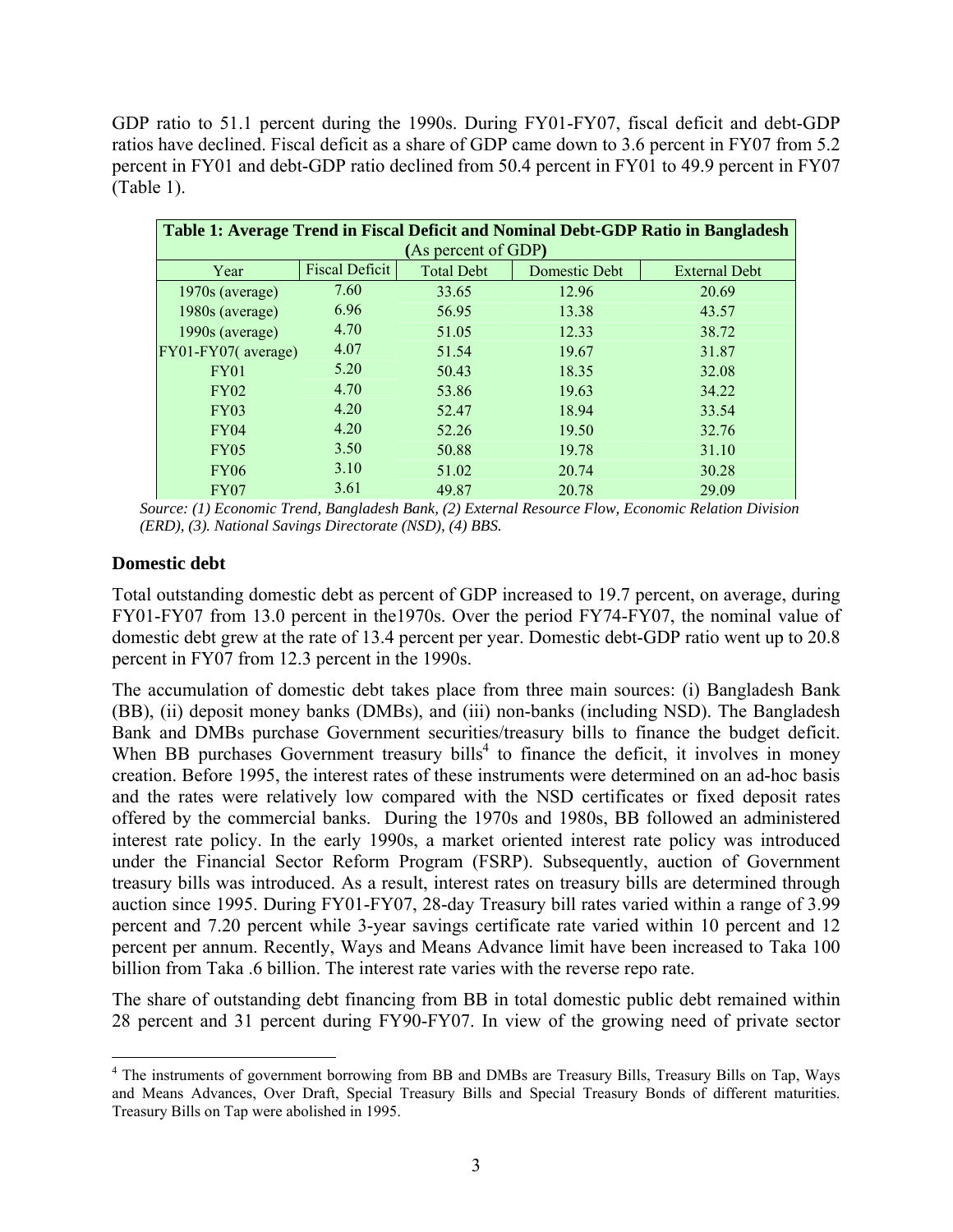credit, the Government gradually shifted debt financing operation to non-bank sources. The share of outstanding debt financing from DMBs declined from 53 percent in FY90 to 27 percent in FY07. Conversely, the share of non-bank financing (NSD) increased to 45 percent in FY07 from 16 percent in FY90.

Government borrowing from BB, which increases the level of high-powered money, grew by 19.5 percent, on average, during FY90-FY06 as compared with 11.3 percent over the entire period of FY74-FY07. As a result, the amount of outstanding debt from BB stood at Tk. 259.3 billion at the end of FY07 from Tk. 16.8 billion at the end of FY91. High powered money (RM) and broad money (M2) increased, on average, by 22.9 percent and 14.8 percent respectively during FY90-FY07.

Government borrowing from commercial banks, which generally affects private credit subject to the liquidity situation, grew by 15.5 percent during FY90-FY07 compared with 13.7 percent during FY74-FY90. Despite the relatively high growth, the outstanding debt from DMBs stood at Tk. 101.1 billion at the end of June FY07, which was Tk. 5.1 billion in FY90.

In the absence of a broad-based capital market, private sector relies heavily on commercial banks for both term loan and working capital. Market capitalization-GDP ratio for Bangladesh, a good indicator for capital market base, gradually increased to 10.2 percent of GDP at the end of FY07 as compared with 3.0 percent in FY01 (DSE 2007). Thus, the credit demand was mostly met by banks and financial institutions which disbursed industrial term loan of Tk. 87.0 billion during FY05 (Annual Report BB). In this context, it may be noted that excessive Government borrowing from commercial banks may increase the lending rate which may partially crowd out private sector credit.

The growth rate of outstanding debt on NSD certificates averaged 26.1 percent per year during the 16-year span of FY74-FY90 as compared with 19.6 percent growth during FY90-FY07. However, this method of borrowing is costly. Although the relevant interest rates are close to market rates but these are higher than that of the banking system and external financing. Despite high interest rates, the method is considered non-inflationary. It dampens inflation and encourages household savings. The outstanding stock of NSD certificates sharply increased to Tk. 409.6 billion at the end of FY07 from Tk. 93.0 billion in FY91. The lending and deposit rates of commercial banks are also affected by high interest rates of NSD certificates (Ahmed and Islam 2006).

# **External debt**

The trend in external debt-GDP ratio during the FY90-FY07 period indicates that the external debt-GDP ratio declined over time. It came down to 29.1 percent of GDP at the end of FY07, from 49.6 percent at the end of FY88. The ratio for FY88 was the highest during the entire FY74-FY06 period. In the wake of slower external aid inflow since late 1990s, the growth of external debt came to 6.8 percent per year on average over the FY90-FY07 period as compared with the yearly growth rate of 25.5 percent during FY74-FY90. External debt as percent of export earnings came down to162 percent in FY07 from 740 percent in FY90. During FY90- FY07, export earnings grew by 13.4 percent per annum. It may be noted that Bangladesh's external debt obligation comprises mainly of public sector debt. The share of private sector borrowing is negligible; it is less than 4 percent of the total external debt. The total public sector debt increased from USD 0.5 million in FY74 to about USD 19.1 billion in FY07. Though the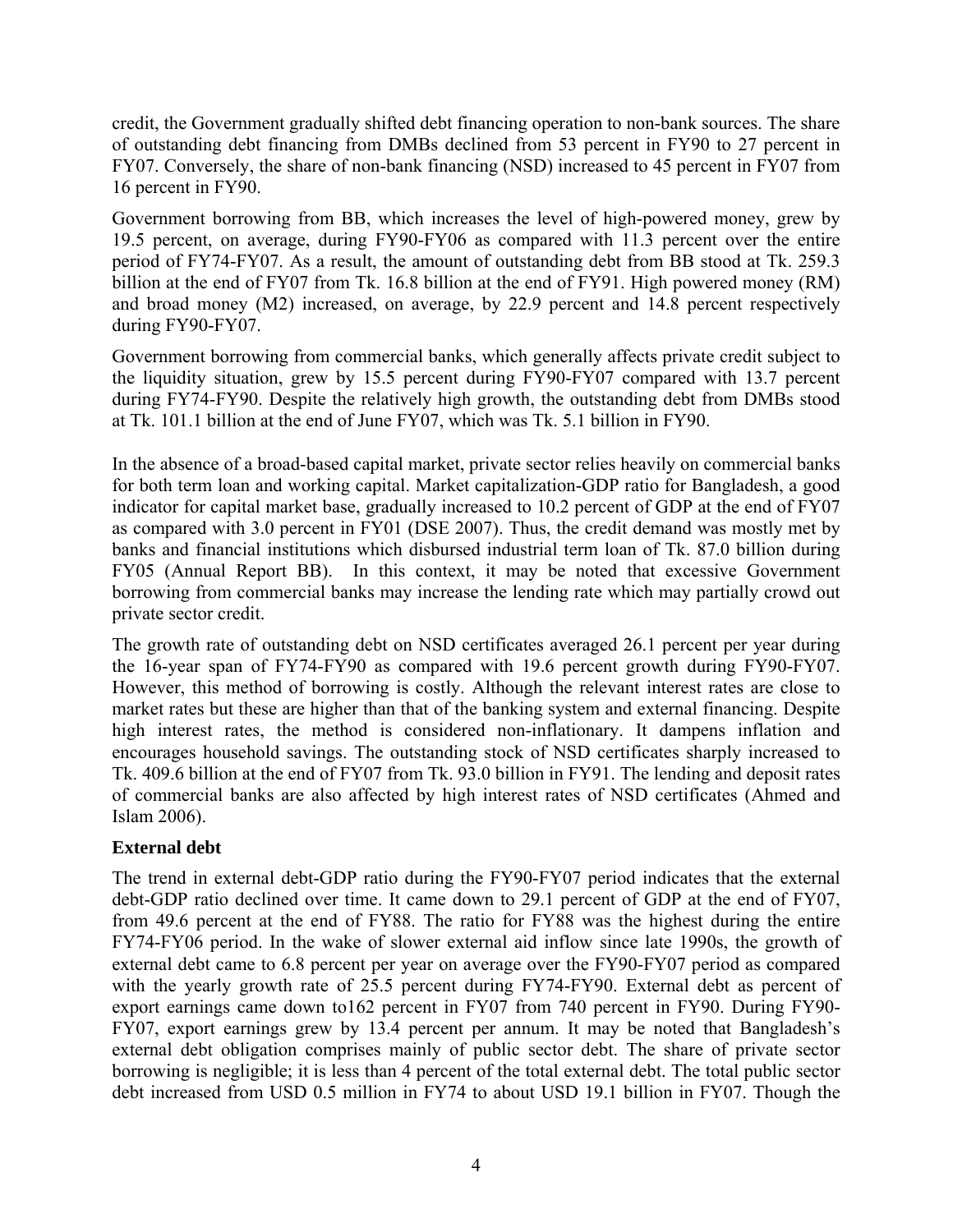external debt obligation in the total aid package of Bangladesh increased over the years, it is still within manageable limits (ERD 2005). Due to the Exchange of Note signed recently between the Governments of Bangladesh and Japan on writing-off principal and interest of 36 Japanese loans signed before 1989, Bangladesh has been exempted from repaying about USD 1.5 billion. Given the fact that most of the debt is owed to multilateral creditors, Bangladesh is unlikely to encounter any debt problem at present. According to a recent classification by the World Bank, using present value of total debt service, Bangladesh is considered as a less-indebted country (ERD 2005). However, increasing external debt, together with the expiry of grace periods and unfavorable exchange rate movements, has resulted in increased the external debt service. External debt service payments on total public sector debt rose from USD 302 million in FY90 to about USD 704 million in FY07 which represents 5.8 percent of the country's merchandise exports and 3.5 percent of total foreign exchange earnings.

## **Interest payments**

Despite the relatively low cost of external debt servicing, total interest payment burden in Taka is increasing over time. Total payments went up to Tk. 94.0 billion at the end of FY07 from Tk. 17.6 billion in the 1990s. Out of total interest payments, domestic interest payments stood at Tk. 80.6 billion FY07, partly reflecting the high interest rate of NSD certificates. The ratio of interest outlay to revenue budget reached 21.6 percent FY07 from 14.3 percent in the 1990s (Table 2).

Since the interest rates on Government securities were administered and kept well below the market rates of comparable maturity during the 1980s and the first half of 1990s, the soft option of monetization was considered least burdensome, leading to a deleterious impact on debt management policy and monetary control. It is generally recognized that high level of money financing of deficit leads to high inflation. However, there are few studies that support the fact that such form of deficit financing contributes to inflation in Bangladesh. Rangarajan et al (1989) captured the nexus between monetary financing of deficit and inflation in India which reported a statistically significant relationship between monetized deficit and growth of domestic debt in India. Therefore, concerns over high levels of public debt for price stability and macroeconomic balance reinforce the need for stability in debt/GDP ratio in Bangladesh.

| Table 2: Trend in Interest Payment on Total Debt in Bangladesh (In billion Taka) |          |         |       |                   |                                                |                                  |  |  |
|----------------------------------------------------------------------------------|----------|---------|-------|-------------------|------------------------------------------------|----------------------------------|--|--|
| Year                                                                             | Domestic | Foreign | Total | Budget<br>Revenue | Ratio of Interest outlay-<br>Budget Revenue, % | Ratio of Interest to<br>GDP, $%$ |  |  |
| 1980s (average)                                                                  | 1.79     | 2.21    | 4.01  | 35.92             | 10.98                                          | 0.84                             |  |  |
| $1990s$ (average)                                                                | 11.43    | 6.14    | 17.57 | 117.22            | 14.27                                          | 1.01                             |  |  |
| $FY01-07$ (average)                                                              | 51.95    | 10.71   | 62.66 | 298.82            | 20.14                                          | 1.79                             |  |  |
| <b>FY01</b>                                                                      | 33.06    | 8.20    | 41.26 | 206.62            | 20.84                                          | 1.63                             |  |  |
| FY02                                                                             | 35.85    | 9.35    | 45.20 | 226.92            | 19.97                                          | 1.65                             |  |  |
| <b>FY03</b>                                                                      | 46.17    | 9.57    | 55.74 | 253.07            | 19.92                                          | 1.85                             |  |  |
| <b>FY04</b>                                                                      | 48.41    | 10.01   | 58.42 | 283.90            | 22.03                                          | 1.75                             |  |  |
| <b>FY05</b>                                                                      | 53.03    | 12.00   | 65.03 | 333.23            | 20.58                                          | 1.75                             |  |  |
| <b>FY06</b>                                                                      | 66.49    | 12.45   | 78.94 | 365.45            | 19.52                                          | 1.90                             |  |  |
| <b>FY07</b>                                                                      | 80.63    | 13.40   | 94.03 | 422.54            | 21.60                                          | 2.01                             |  |  |
| Source: Economic Review, 2006 and 2007, Fiscal Report of MoF,                    |          |         |       |                   |                                                |                                  |  |  |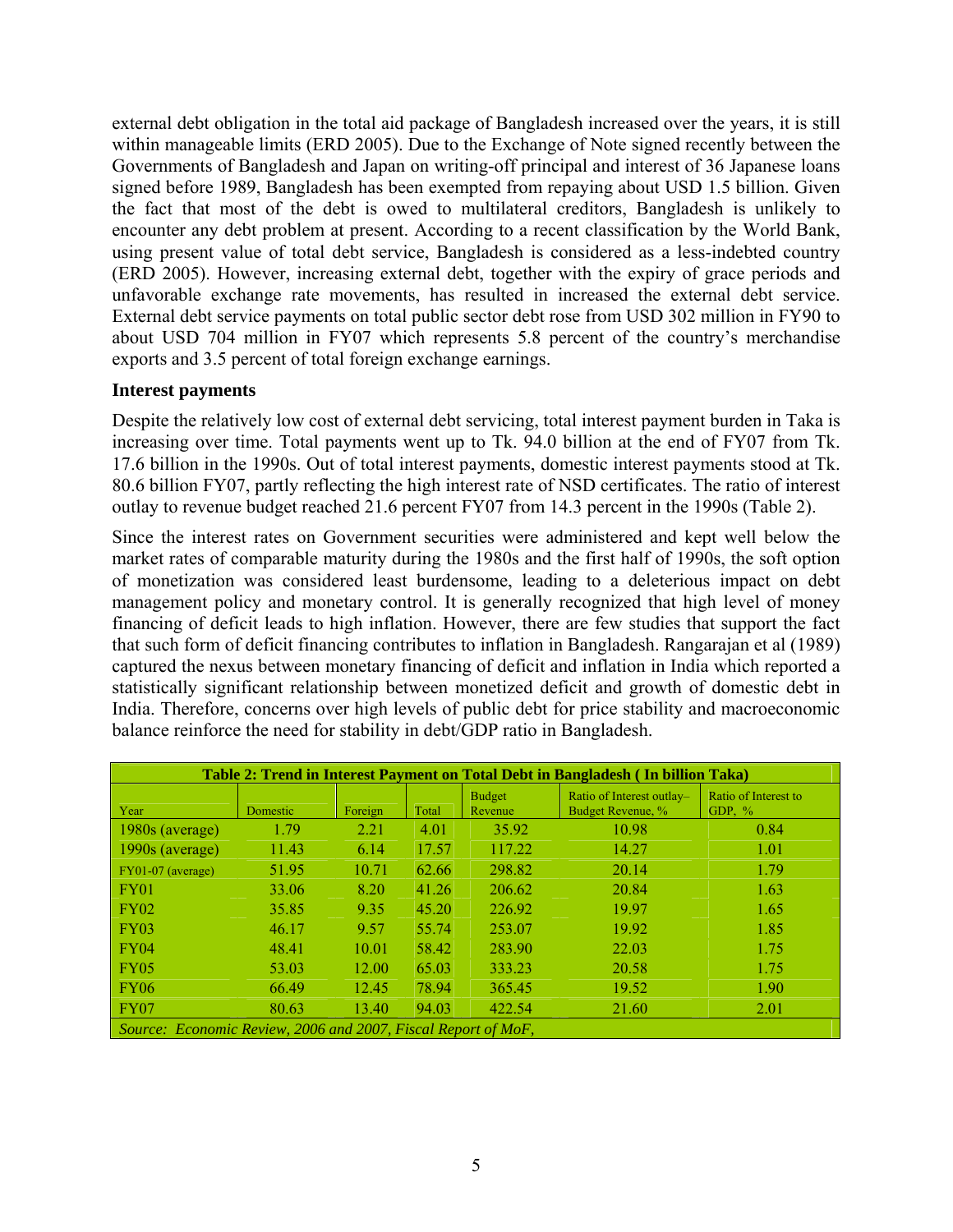## **III. Analysis of Debt Sustainability**

Changes in overall debt-GDP ratio take place over time as a result of the combined effects of certain macro variables, namely movements in interest rate, volatility in the exchange rate, primary deficit and high powered money, export growth momentum, current account balance, and real GDP growth. The present analysis assesses the impact of these factors on growth of public debt in Bangladesh for the sample period of FY90-FY07. The derivation of debt dynamics equation and its sustainability is given in Box 1.

Estimated results indicate that overall debt-GDP ratio changed by 3.1 percent, on average, in the 1990s and 2.2 percent during FY01-FY07(Table 3). The decelerated rate of change in the ratio is influenced by improvements in primary deficit and higher growth-interest rate differential during FY01-FY07. Primary deficit as percent of GDP came down to 1.1 percent in FY07 from 4.8 percent in FY00 and 6.0 percent in FY90. Real interest rate-GDP growth differential also increased due to decline of real interest rate and the upward growth trend of real GDP during the period. The real weighted average of Treasury bills and NSD certificate rate came to 4.16 percent in FY07 from 7.88 percent in FY00. However, the trend in real interest rate exhibited high volatility due to wide variations in the inflation rate during the period.

| Table 3: Changing of Overall Debt and External Debt During FY01-FY07 (in percent) |                                                              |                                                         |                                                                                                   |                                                                     |                                                                    |                                                        |  |
|-----------------------------------------------------------------------------------|--------------------------------------------------------------|---------------------------------------------------------|---------------------------------------------------------------------------------------------------|---------------------------------------------------------------------|--------------------------------------------------------------------|--------------------------------------------------------|--|
| Overall Debt                                                                      |                                                              |                                                         |                                                                                                   | <b>External Debt</b>                                                |                                                                    |                                                        |  |
| Year                                                                              | Change of<br>Overall<br>Debt-GDP<br>Ratio, %<br>$(\Delta b)$ | Interest<br>Rate -<br>Growth<br>Differential<br>$(r-y)$ | Differential of<br>Primary Deficit-<br><b>Change of Reserve</b><br>money GDP ratio,<br>$\%$ (x-s) | Change of<br>External Debt –<br><b>Export Ratio</b><br>$(\Delta e)$ | Export growth-<br>foreign interest<br>rate differential<br>$(g-i)$ | Current<br>Account<br>Balance-<br>Export Ratio,<br>(z) |  |
| FY91-FY07                                                                         |                                                              |                                                         |                                                                                                   |                                                                     |                                                                    |                                                        |  |
| (average)                                                                         | 2.73                                                         | 0.07                                                    | 2.70                                                                                              | $-36.42$                                                            | 0.09                                                               | $-1.53$                                                |  |
| FY91-                                                                             |                                                              |                                                         |                                                                                                   |                                                                     |                                                                    |                                                        |  |
| FY00(average)                                                                     | 3.08                                                         | 0.58                                                    | 2.80                                                                                              | $-49.71$                                                            | 9.43                                                               | $-2.65$                                                |  |
| FY01-                                                                             |                                                              |                                                         |                                                                                                   |                                                                     |                                                                    |                                                        |  |
| FY07(average)                                                                     | 2.223                                                        | $-0.66$                                                 | 2.56                                                                                              | $-17.43$                                                            | 8.58                                                               | $-2.66$                                                |  |
| <b>FY01</b>                                                                       | 4.04                                                         | 2.13                                                    | 2.97                                                                                              | $-37.49$                                                            | 8.78                                                               | $-17.05$                                               |  |
| <b>FY02</b>                                                                       | 1.77                                                         | 1.39                                                    | 1.02                                                                                              | 27.85                                                               | $-9.26$                                                            | 2.68                                                   |  |
| <b>FY03</b>                                                                       | $-1.64$                                                      | 0.09                                                    | 1.59                                                                                              | $-21.49$                                                            | 8.28                                                               | 0.52                                                   |  |
| <b>FY04</b>                                                                       | $-0.08$                                                      | $-2.15$                                                 | 1.20                                                                                              | $-31.44$                                                            | 14.62                                                              | 4.16                                                   |  |
| <b>FY05</b>                                                                       | $-0.69$                                                      | $-1.91$                                                 | 1.66                                                                                              | $-27.12$                                                            | 10.46                                                              | $-4.43$                                                |  |
| <b>FY06</b>                                                                       | $-1.27$                                                      | $-1.85$                                                 | $-0.32$                                                                                           | $-23.02$                                                            | 16.59                                                              | 6.78                                                   |  |
| FY07                                                                              | 8.61                                                         | $-2.35$                                                 | 9.78                                                                                              | $-9.32$                                                             | 10.59                                                              | 7.82                                                   |  |

source: Author's own calculation.

The underlying theoretical notion of fiscal stability and sustainability is that debt/output ratio would inexorably grow to explosive proportions if the real interest rate exceeds real output growth of an economy. Even if output growth exceeds the interest rate, persistent primary account deficits may lead to steady growth in debt/output ratio towards a limit where private savings may become inadequate to absorb the financing requirement of the Government. This necessitates adequate primary surpluses in the budget for maintaining long-term sustainability of debt/GDP ratio (Bispham 1987, Blanchard 1990, Hamilton and Flavin 1986, Mason 1985, Spaventa 1987, referred in Pillai et al, 1997).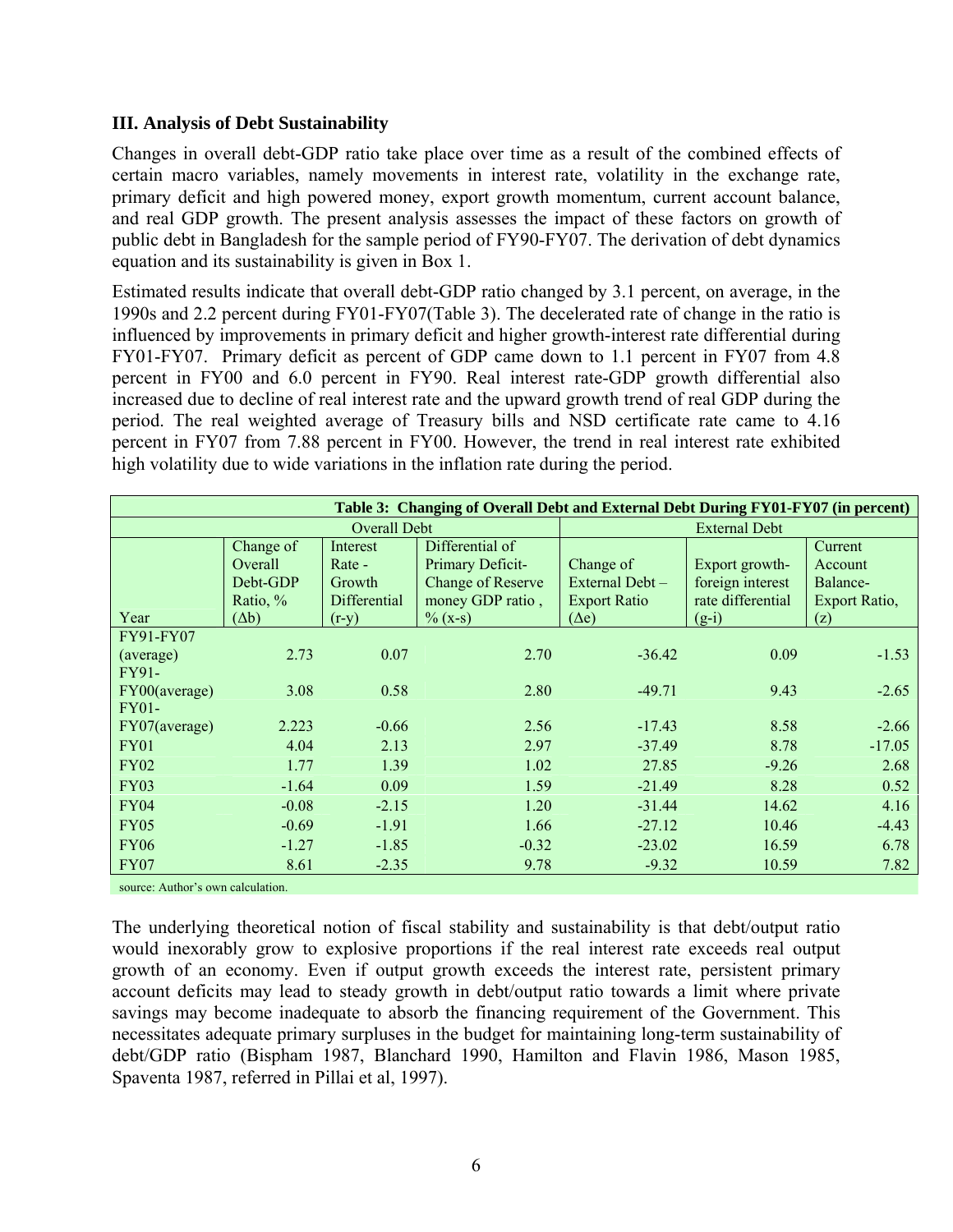The estimated external debt dynamics equation indicates that external debt–export ratio is heavily influenced by export growth, ratio of current account to exports, and foreign interest rate. During FY90-FY07, the change of debt–export ratio has shown declining trend, on average, by  $36.4$  percent (Table 3). These downward changes were driven by export-interest rate<sup>5</sup> differential which stood at 9.1 percent during the whole sample period and around 12.0 percent in the last five fiscal years. The export earning growth, the main contributor of widening export growthinterest differential, grew by 13.4 percent, on average, during FY90-FY07.

The analysis of external debt scenario shows that the current level of external debt is sustainable. As per the debt burden threshold of IMF-World Bank (2006), external debt service as percent of export came down to 5.8 percent in FY07 from 10.7 percent in FY00 and 19.8 percent in FY90 which are below the debt burden threshold level (e.g. 25 percent for strong policy).

The fiscal stabilization measures initiated during the 1990s brought about a major change in primary account deficit so as to bring about a turn around in the public debt position during FY01-FY07. Considering the trends of relevant determinants, such as the interest rate, GDP growth rate, exchange rate, inflation, burden of debt services, and debt dynamics, the present level of debt/GDP ratio appears sustainable in Bangladesh.

## **V. Conclusions**

 $\overline{a}$ 

Bangladesh followed a moderately expansionary fiscal policy during the 1990s for achieving sustained higher growth to reduce poverty and to meet the MDGs. In the wake of persistent fiscal deficit along with widening trade deficit and savings-investment gap, total public debt has accumulated over time. The present analysis of debt dynamics shows that the interest rate, exchange rate, GDP growth, primary deficit, and change of reserve money have a combined effect in changing the overall stock of public debt. The interest rate component has exhibited stronger influence than that of growth component in changing the total public debt stock during the sample period of FY81-FY07. Primary deficit and exchange rate depreciation also has influence in changing the public debt stock.

External debt dynamics indicate that higher GDP growth-interest rate differential, robust export growth, and improvement in currant account balance contributed to improving external debt sustainability during FY90-FY07. The external debt-export ratio and debt service-export ratio improved markedly during the period. To ensure debt sustainability, several policy measures are relevant

- It is important to maintain the domestic interest rates (e.g. Treasury bills and NSD certificates) at levels such that the real rate of interest remains below the real output growth rate.
- The recent trend of reducing primary deficit needs to be continued for which streamlining of revenue efforts is essential along with prioritizing and rationalizing public expenditure.
- Appropriate export policies and effective measures should be implemented to sustain the current robust export growth.
- There is a need for greater coordination between monetary and fiscal policies for improving the primary deficit as well as to ensure a stable inflation and exchange rate regime as well as sustained high growth necessary to ensure long term debt sustainability.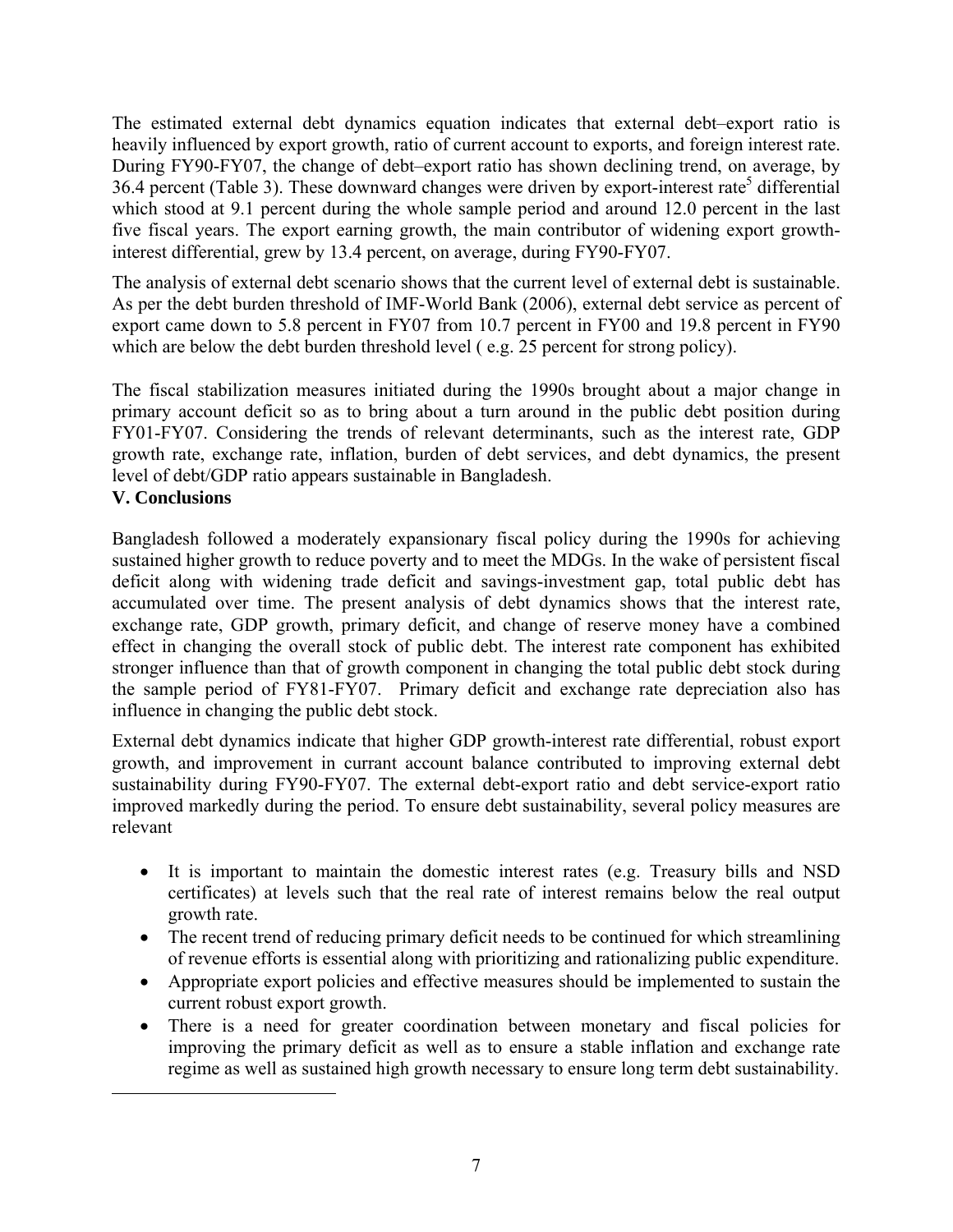## **Box:1 Sustainability of Public Debt**

We can derive the following debt dynamic equations from the simple debt theory, and look at overall debt and external debt sustainability.

# *Overall debt*

The budget identity for the non-financial public sector can be written as:

(1)  $X + iB = \Delta S + \Delta B$ , where X is the primary deficit, iB is the interest payments on existing debt B, ∆S is the increase in the monetary base (on which no interest is paid, seignorage), and ∆B is the increase in interest-bearing debt.

Using lower case letters for proportions of GDP and writing GDP=PY, we have (2)  $x + ib = s + \Delta B/PY$ ,

Since B= b PY and writing P<sup> $\sim$ </sup> =  $\Delta$ P/P and Y<sup> $\sim$ </sup> =  $\Delta$ Y/Y, it follows that

(3)  $\Delta B = PY \Delta b + bPY (P^* + Y^*)$  or

(4)  $\Delta B/PY = \Delta b + b (P^+ + Y^+)$ 

Therefore, from equation (2),

(5)  $\Delta b = x + ib - s - b(P^* + Y^*)$ Defining real interest rate r as  $(i - P^*)$ , we have

(6) 
$$
\Delta b = x - s + b(r - Y^*)
$$

Here, b is the debt to GDP ratio, x is the primary deficit to GDP ratio, s is the part of deficit that can be safely financed by an increase in base money, Yˆ is the real growth rate of GDP, and r is the real rate of interest. Equation (6) shows that b may reach a limit if the rate of growth exceeds the real interest rate. This limit (if exists) is

(7)  $b = (x-s)/(Y^* - r)$ 

# *External debt*

We express external debt relative to exports rather than to GDP. For simplicity, external debt is assumed to be in USD. Analogous to equation (6) we write

(8)  $\Delta e = z - (g - i^*) e$ ,

where e is external debt to export ratio, i<sup>\*</sup> is nominal dollar interest rate, g is growth rate of dollar export value, and z is ratio of non-interest debt creating current account deficit to exports ratio.

If  $i^*$  > g, the debt to export ratio grows without limit for any nonnegative primary deficit. For any z if  $g > i^*$ , the debt ratio will stabilize at the level  $d = z/(g-i^*)$ .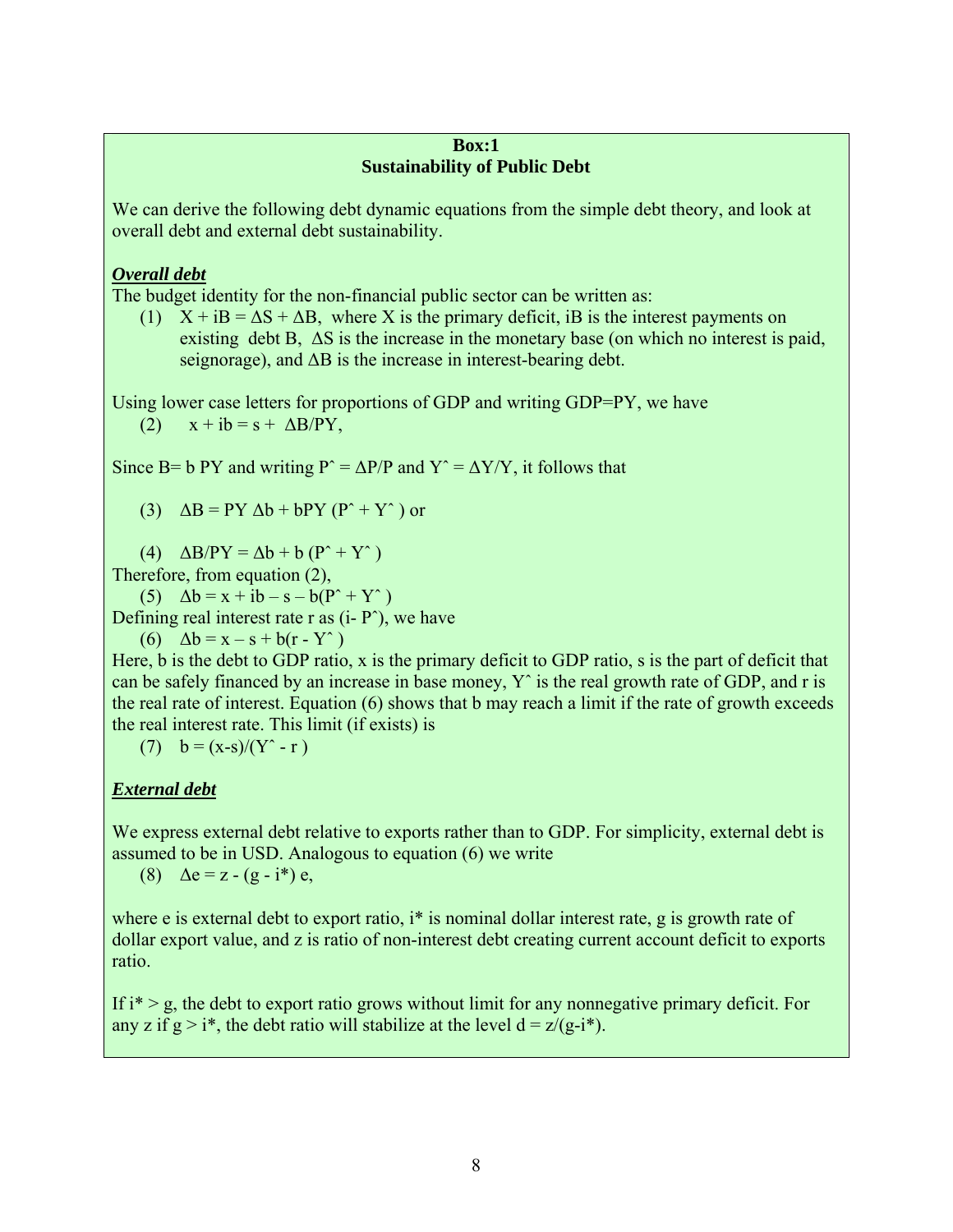#### **References**

- ADB (2005): Quarterly Economic Update, Bangladesh, September 2005, Dhaka.
- Ahmed, Shamim and Md. Ezazul Islam (2006b), "Interest Rate Spread in Bangladesh: An Analytical Review", *Bangladesh Bank Quarterly*, April-June, 2006, PP. 22-28.
- BB: Bangladesh Annual Report, (Various Issues), Bangladesh Bank, Dhaka.
- BB: Economic Trend, (Various Issues), Bangladesh Bank, Dhaka.
- BBS (1993): Twenty Years of National Accounting of Bangladesh, Bangladesh Bureau of Statistics, Dhaka.
- Bilquees, Faiz (2003), "An Analysis of Budget Deficit, Debt Accumulation, and Debt Instability," *The Pakistan Development Review,* Volume 42, No. 3 pp. 177-195.
- Bispham J.A (1987), 'Rising Public Sector Indebtedness: Some More Unpleasant Arithmetic' in Boskin et al (eds.), Private savings and public debt, basil Blackwell, USA.
- Blanchared, Oliver et al (1990), 'The Sustainability of Fiscal Policy: New answers to an old question', *OECd Economic Studies*.
- Buiter, W. H.( 1985), A guide to Public Sector Debt and Deficits, Economic Policy, pp. 14-79.
- DSE(2007): Monthly Review, Vol. 22, No. 6, June 2007, Dhaka Stock Exchange, Dhaka.
- GOB (2005): Flow of External Resources in to Bangladesh, Economic Relation Division, Ministry of Finance, and Dhaka.
- GOB: Economic Review, (Various Issues), Ministry of Finance, Dhaka.
- GOB: National Savings Directorate, Ministry of Finance, Dhaka.
- Hamilton, J.D and Flavin M.A (1986), ' On the Limitation of Government Borrowing: A Framework for Empirical Testing', *American Economic Review*, Vol. 76, No. 4.
- Islam, Md. Ezazul and Bisnu Pada (2006), Public Debt Management and debt Sustainability in Bangladesh, Working Paper No. WP0705, PAU, Bangladesh Bank, Dhaka.
- IMF(2006): *Cross-Country-Experiences with Restructuring of Sovereign Debt and Restoring Debt Sustainability*, Policy Development and Review Department, IMF, 29 August.